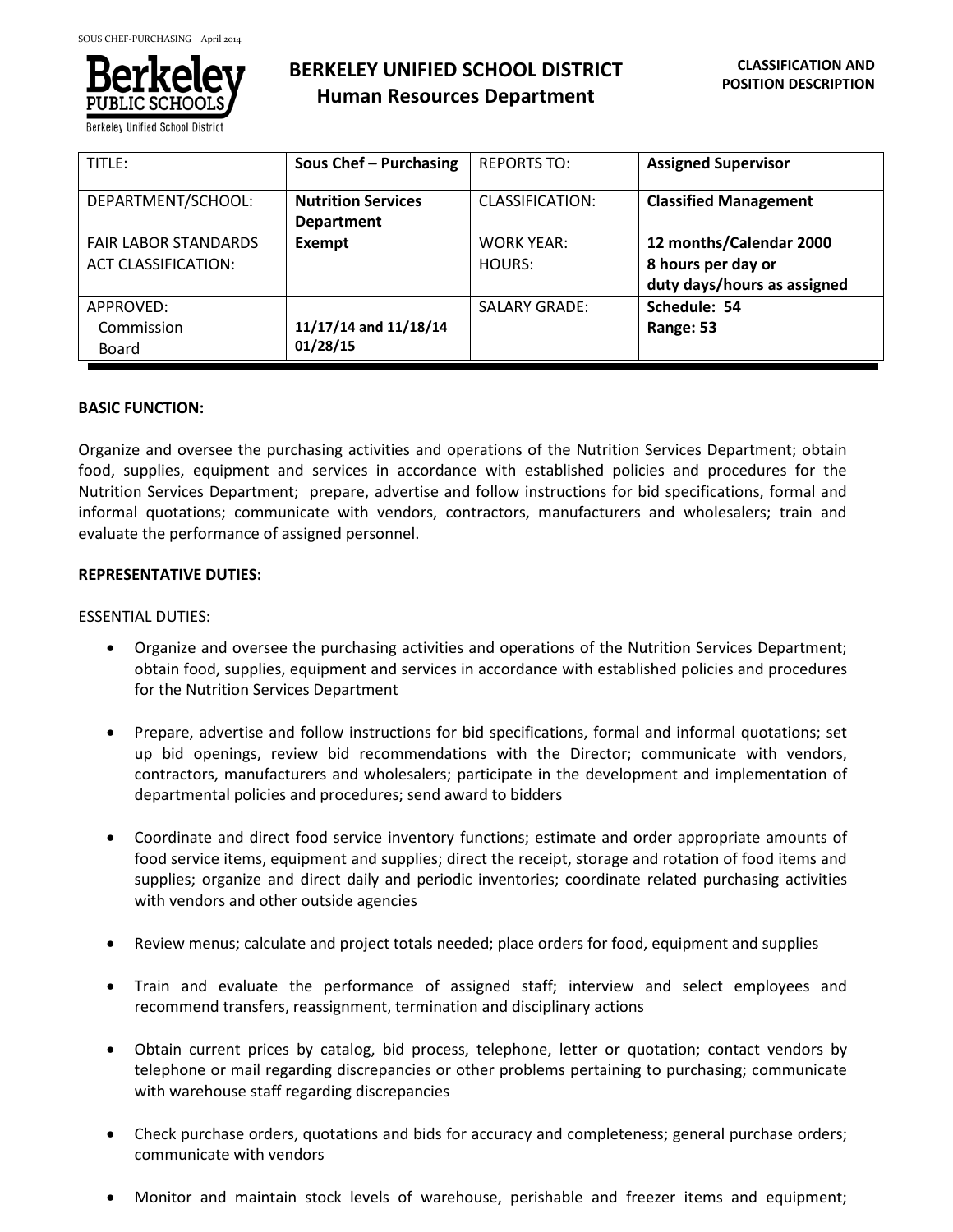coordinate monthly inventory of food center and commodities at processors

- Investigate complaints regarding damaged or substandard materials and prepare forms to return unsatisfactory items
- Develop vendor files and maintain records of transactions; prepare production records for the USDA and maintain a variety of reports and files related to personnel and assigned activities; assist in preparing special and periodic reports regarding purchasing activities
- Communicate with administrators, personnel and outside organizations to coordinate activities, resolve issues and conflicts and exchange information; conduct inspections of school and central kitchen operations to assure proper procedures and regulations are followed; conduct site visits and inspect storage rooms and kitchens to assure compliance with health and safety regulations and USDA compliance
- Operate a computer and assigned software programs; operate other office equipment as assigned
- Attend a variety of meetings as assigned
- Supervise and assist staff in serving kitchens and participate in food service activities as necessary

# OTHER DUTIES:

Perform related duties as assigned

## **KNOWLEDGE AND ABILITIES:**

## KNOWLEDGE OF:

Nutrition services purchasing principles, procedures and terminology Types of food, supplies, small equipment and materials commonly used in food service operations Inventory control and warehousing methods Methods and procedures utilized to prepare and cook fresh products Operation of a computer and applicable software Methods, practices and procedures of quantity food preparation, serving and storage functions Methods of invoicing, including discounts and taxes Laws, rules and regulations affecting the purchasing operation Correct English usage, grammar, spelling, punctuation and vocabulary Communicate effectively both orally and in writing Oral and written communication skills Principles and practices of supervision and training Applicable laws, codes, regulations, policies and procedures Interpersonal skills using tact, patience and courtesy Operation of a computer and assigned software

#### ABILITY TO:

Obtain food, supplies, equipment and services in accordance with established policies and procedures for the Food and Nutrition Services Department Learn the requirements of the education code regarding purchasing Perform mathematical calculations quickly and accurately Operate standard office equipment including computers and related software Compose clear, complete and concise correspondence and reports independently Work independently with little direction